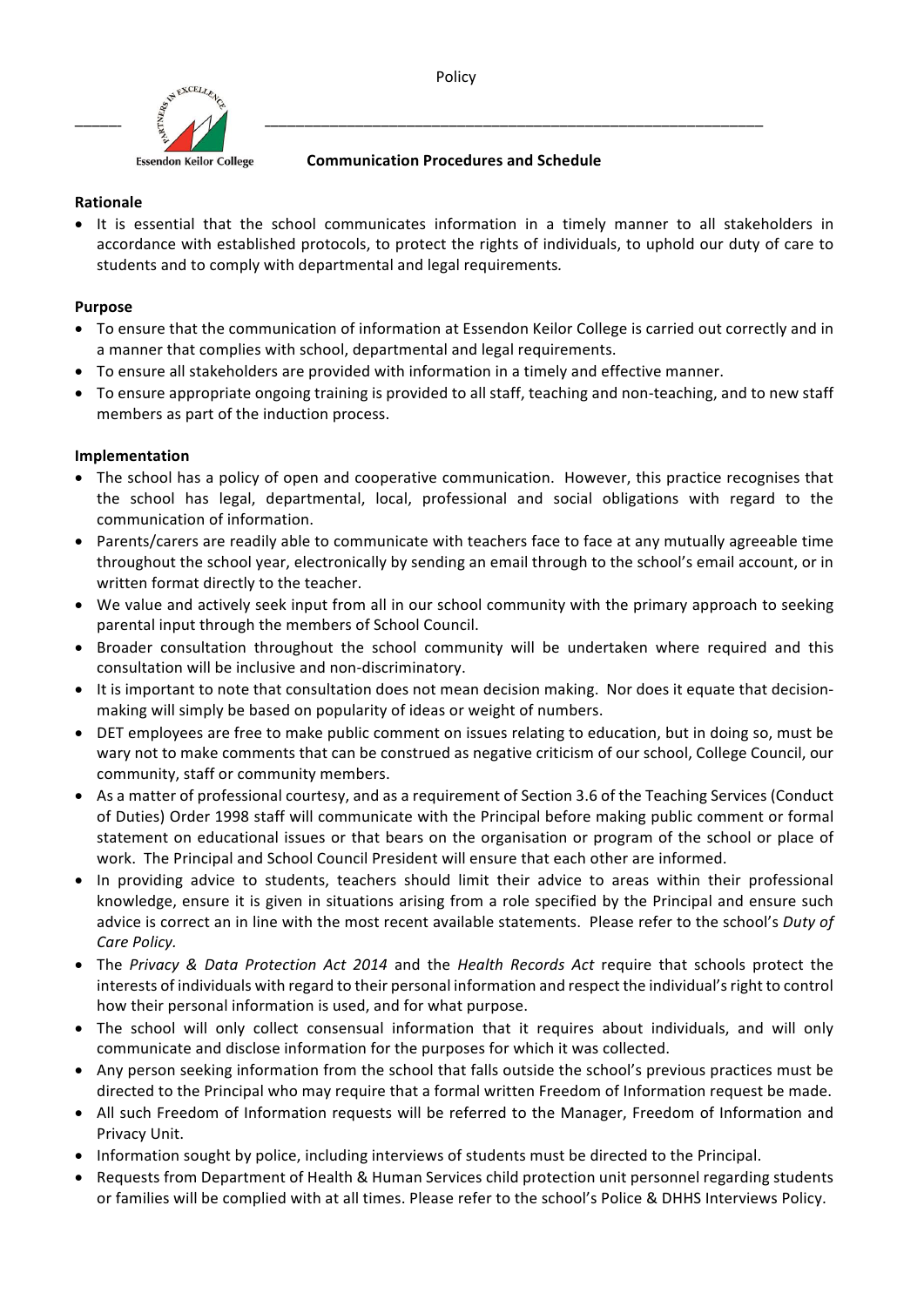- The school will comply with court subpoenas to provide information at all times, but will not respond to requests from lawyers seeking information without DET approval.
- Action may be taken by individuals, the department or organisations against staff members who choose to communicate information improperly.
- The school will table its Annual Report to the School Community at an open meeting of the College Council as soon as all components are finalised. This report will subsequently be made available to all in our community through the school's website. The content of the Annual Report will reflect the requirements of the DET.
- College Council records are not available to the general community. Please refer to the school's Freedom of Information (FoI) Policy.
- We will provide a minimum of two comprehensive written reports, one parent-teacher interview for students in June with an option for a second in December and additional interviews upon request.
- The school will identify those aspects of its policies and procedures which must be communicated to staff and parents/carers. Please refer to the attached Communication Schedule.
- The school will identify the staff training that is required and who will be responsible for providing the training.
- Staff members may not communicate to students or parents/carers by any form of social media. Please refer to the school's Staff Code of Conduct Policy.
- The school will develop a schedule for dissemination of this information and for the associated training.

### **Evaluation**

This policy will be reviewed as part of the school's review cycle or if guidelines change (no DET A-Z Index reference).

|                        |                            | <b>TRAINING</b> /    |                       |                          |
|------------------------|----------------------------|----------------------|-----------------------|--------------------------|
| <b>AREA</b>            | <b>FOR WHOM</b>            | <b>INFORMATION</b>   | WHEN / HOW            | <b>BY WHOM</b>           |
|                        | <b>INTENDED</b>            | <b>REQUIRED</b>      |                       |                          |
| <b>School Policies</b> | Bullying &                 | No                   | Copies of policies to | Principal /              |
| (as available)         | Harassment                 |                      | parents on            | <b>Campus Principals</b> |
|                        | Child Safe                 |                      | enrolment             |                          |
|                        | Homework                   |                      |                       |                          |
|                        | <b>Information Privacy</b> |                      |                       |                          |
|                        | <b>Parent Payments</b>     |                      |                       |                          |
|                        | Photographing &            |                      |                       |                          |
|                        | <b>Filming Students</b>    |                      |                       |                          |
|                        | <b>Personal Electronic</b> |                      |                       |                          |
|                        | <b>Devices</b>             |                      |                       |                          |
|                        | <b>Smoking Ban</b>         |                      |                       |                          |
|                        | <b>Student Engagement</b>  |                      |                       |                          |
|                        | Uniform/Dress Code         |                      |                       |                          |
|                        | Also accessible on the     |                      |                       |                          |
|                        | website                    |                      |                       | Leadership Team          |
|                        | Parents upon request       | PD for new staff     | As part of the        |                          |
|                        | - all or a single policy   | members              | induction process     |                          |
|                        | Staff - accessible         |                      |                       |                          |
|                        | through the school         |                      |                       |                          |
|                        | server                     |                      |                       |                          |
| <b>Anaphylaxis</b>     | Staff                      | Yes                  | Once per semester     | Staff member with        |
| <b>Management</b>      |                            |                      | New staff as part of  | up-to-date training      |
|                        |                            |                      | the induction process |                          |
|                        | Parents                    | Yes, if a student at | Copy of policy to     | Campus Principasl        |
|                        |                            | risk enrols          | parents               |                          |

### **Communication Schedule**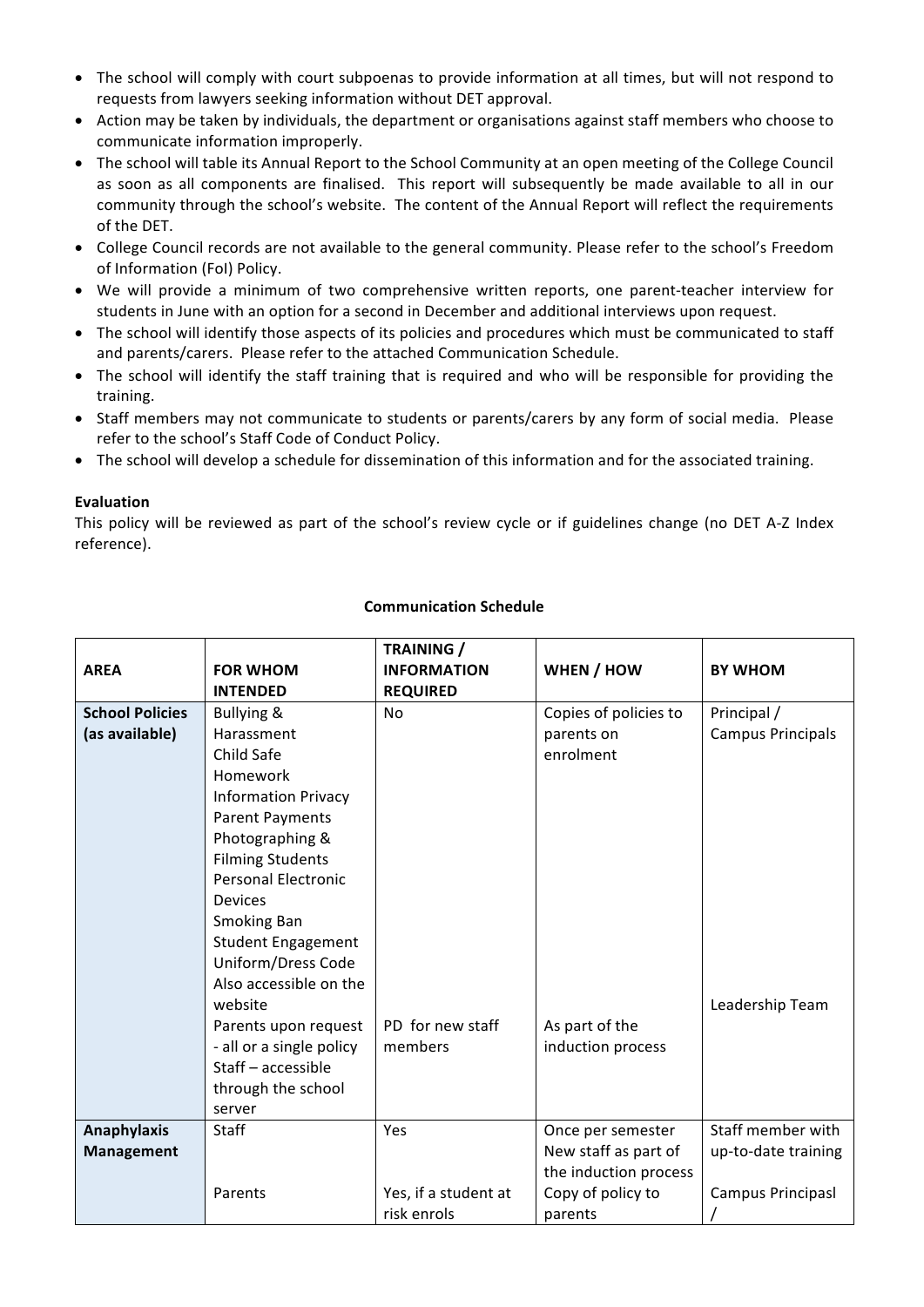|                                                                 |                                     |     | Newsletter item<br>advising all parents                                                                                                                                                             | <b>Assistant Principals</b><br><b>ES Staff</b>                          |
|-----------------------------------------------------------------|-------------------------------------|-----|-----------------------------------------------------------------------------------------------------------------------------------------------------------------------------------------------------|-------------------------------------------------------------------------|
| Asthma<br><b>Management</b>                                     | <b>Staff</b>                        | Yes | The free one-hour<br><b>Asthma Education</b><br>session at least every<br>three years                                                                                                               | Asthma<br>Foundation<br>Induction                                       |
|                                                                 |                                     |     | New staff as part of<br>the induction process                                                                                                                                                       | Coordinator                                                             |
| Sun & UV<br><b>Protection</b>                                   | Parents<br>Staff<br><b>Students</b> | Yes | Newsletter articles<br>end of Term 3,<br>beginning of Terms 4<br>& 1                                                                                                                                | <b>ES Staff</b>                                                         |
| <b>First Aid</b>                                                | Staff                               | Yes | General principles as<br>applicable to<br>Essendon Keilor<br>College - early Term<br>1 and new staff as<br>part of the induction<br>process<br>CPR every two years<br>Level 1 First Aid<br>training | <b>First Aid</b><br>Coordinator<br>Provider e.g. St<br>John's Ambulance |
| <b>Medication</b>                                               | Parents<br>Staff                    | Yes | Newsletter articles<br>beginning each<br>semester<br>New staff as part of<br>the induction process                                                                                                  | <b>ES Staff</b><br>Induction<br>Coordinator                             |
| <b>Mandatory</b><br><b>Reporting/Child</b><br><b>Protection</b> | Staff/Volunteers                    | Yes | Annually<br>New staff/volunteers<br>as part of the<br>induction process                                                                                                                             | Member of the<br>Leadership Team<br>Induction<br>Coordinator            |

| <b>Child Safe Policy</b> | Parents          | <b>Yes</b> | Copy to parents on   | Principal                   |
|--------------------------|------------------|------------|----------------------|-----------------------------|
|                          |                  |            | enrolment            | Campus Principals           |
|                          |                  |            |                      |                             |
|                          |                  |            | Annually             | Member of the               |
|                          | Staff/Volunteers | <b>Yes</b> |                      | Leadership Team             |
|                          |                  |            | New staff/volunteers | Induction                   |
|                          |                  |            | as part of the       | Coordinator                 |
|                          |                  |            | induction process    |                             |
| Complaints,              | Parents          | Yes        | Newsletter articles  | <b>ES Staff</b>             |
| <b>Parents</b>           |                  |            | on how to make       |                             |
|                          |                  |            | complaints at this   |                             |
|                          |                  |            | school beginning     |                             |
|                          |                  |            | each semester        |                             |
| <b>Emergency</b>         | <b>Staff</b>     | Yes        | Practice emergency   | Emergency                   |
| <b>Management</b>        |                  |            | procedures once per  | Management                  |
| Plan                     |                  |            | term                 | Coordinator                 |
|                          | Parents          | Yes        | Newsletter articles  | <b>ES Staff</b>             |
|                          |                  |            | after each drill     |                             |
| <b>Information</b>       | Parents          | No         | Copy of policy on    | Campus Principals           |
| <b>Privacy Policy</b>    |                  |            | enrolment            |                             |
|                          |                  |            |                      | <b>Assistant Principals</b> |
|                          | Staff            | Yes        | Annual briefing      |                             |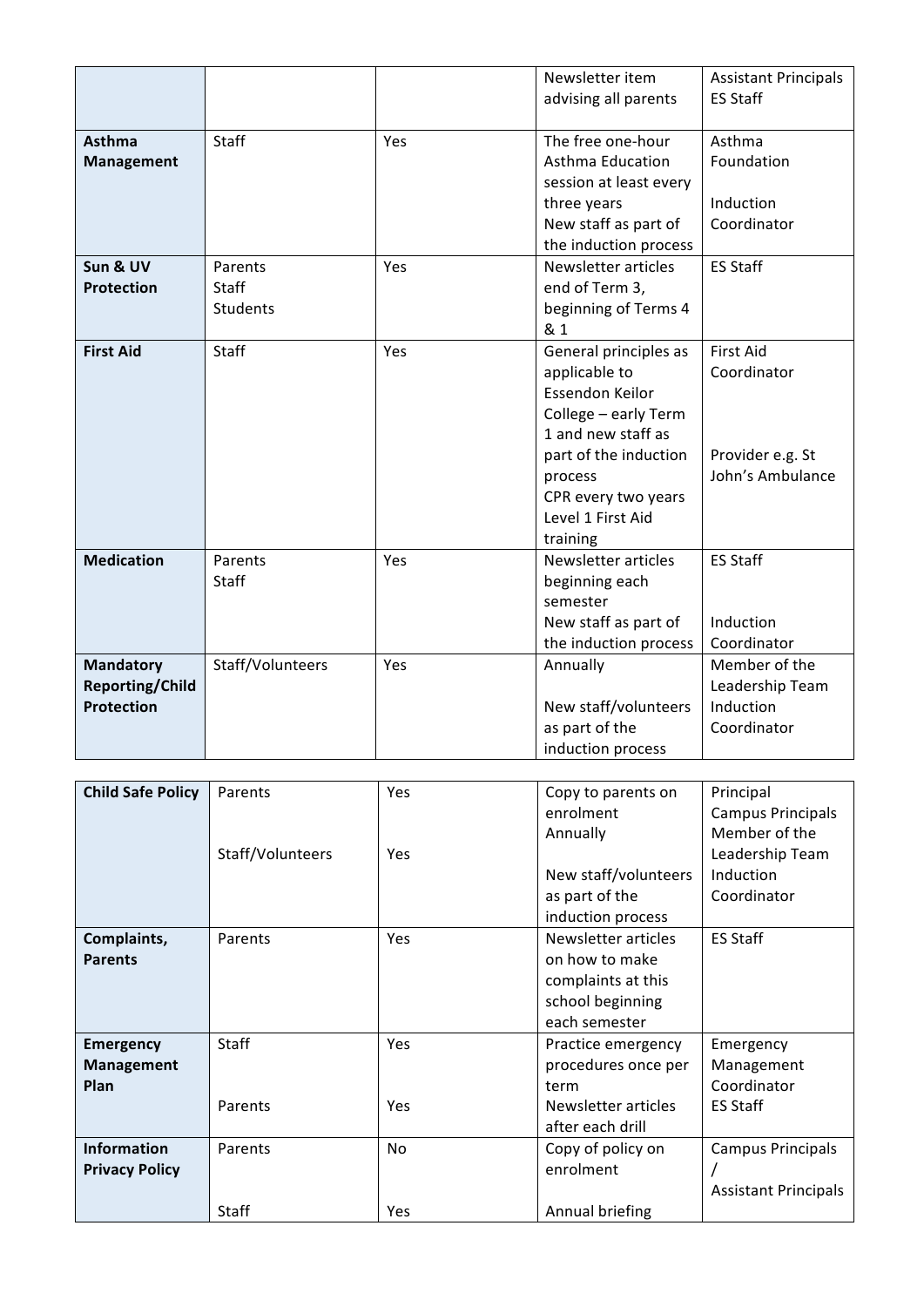|                                    |                       |                      |                                | Member of the                  |
|------------------------------------|-----------------------|----------------------|--------------------------------|--------------------------------|
|                                    |                       |                      | New staff as part of           | Leadership Team                |
|                                    |                       |                      | the induction                  | Induction                      |
|                                    |                       |                      | process                        | Coordinator                    |
| <b>Medical</b>                     | <b>Staff</b>          | Yes                  | Annual briefing                | Member of the                  |
| <b>Emergencies</b>                 |                       |                      |                                | Leadership Team                |
|                                    |                       |                      | New staff as part of           | Induction                      |
|                                    |                       |                      | the induction                  | Coordinator                    |
|                                    |                       |                      | process                        |                                |
| Photographing                      | Parents               | Yes                  | Copy of policy on              | <b>Campus Principals</b>       |
| & Filming                          |                       |                      | enrolment                      |                                |
| <b>Students</b>                    |                       |                      | Reminder newsletter            | <b>Assistant Principals</b>    |
|                                    |                       |                      | articles beginning             |                                |
|                                    |                       |                      | each semester and              | <b>ES Staff</b>                |
|                                    |                       |                      | before school photos           |                                |
|                                    |                       |                      | are taken                      |                                |
| Yard Duty/                         | Parents               | Yes-please do not    | Newsletter articles            | <b>ES Staff</b>                |
| Supervision                        |                       | discuss students     | beginning each                 |                                |
|                                    |                       | issues with staff on | semester                       |                                |
|                                    |                       | yard duty            |                                | Induction                      |
|                                    | Staff                 |                      | New staff as part of           | Coordinator                    |
|                                    |                       | Yes                  | the induction                  |                                |
|                                    |                       |                      | process                        |                                |
| Gifts, Benefits &                  | Staff                 | Yes                  | New staff as part of           | Induction                      |
| <b>Hospitality</b>                 | <b>School Council</b> |                      | the induction                  | Coordinator                    |
| <b>Policy</b>                      |                       | Yes                  | process<br>Annually            | Principal/Campus<br>Principals |
| <b>School</b>                      | Staff                 | Yes                  | New staff as part of           | Induction                      |
| Philosophy                         |                       |                      | the induction                  | Coordinator                    |
|                                    | Parents               | Yes                  | process                        |                                |
|                                    |                       |                      | Displayed                      | Principal / Campus             |
|                                    |                       |                      | strategically                  | Principals                     |
|                                    |                       |                      | throughout the                 | <b>Assistant Principals</b>    |
|                                    |                       |                      | school and discussed           |                                |
|                                    |                       |                      | if required with               |                                |
|                                    |                       |                      | prospective parents            |                                |
| <b>Risk</b>                        | Staff                 | Yes                  | New staff as part of           | Induction                      |
| <b>Management</b>                  |                       |                      | the induction                  | Coordinator                    |
|                                    |                       |                      | process                        |                                |
| <b>Dangerous</b>                   | Staff                 | $Yes - what$         | New staff as part of           | Induction                      |
| Goods/                             |                       | chemicals may or     | the induction                  | Coordinator                    |
| <b>Hazardous</b>                   |                       | may not be brought   | process                        |                                |
| <b>Substances</b>                  |                       | into the school      |                                |                                |
| <b>Health Care</b><br><b>Needs</b> | Parents               | No                   | When a student with            | <b>Campus Principals</b>       |
|                                    |                       |                      | a specific medical             |                                |
|                                    |                       |                      | need presents for<br>enrolment | <b>Assistant Principals</b>    |
| Personal                           | Parents               | Yes                  | Copy of policy on              | <b>Campus Principals</b>       |
| <b>Electronic</b>                  |                       |                      | enrolment                      | <b>Assistant Principals</b>    |
| <b>Devices</b>                     |                       |                      |                                |                                |
|                                    | Students              |                      | Reminder newsletter            | <b>ES Staff</b>                |
|                                    |                       |                      | articles beginning             |                                |
|                                    |                       |                      | each semester                  |                                |
|                                    | Staff                 |                      | Class teachers to              | <b>Class Teachers</b>          |
|                                    |                       |                      | brief students as part         |                                |